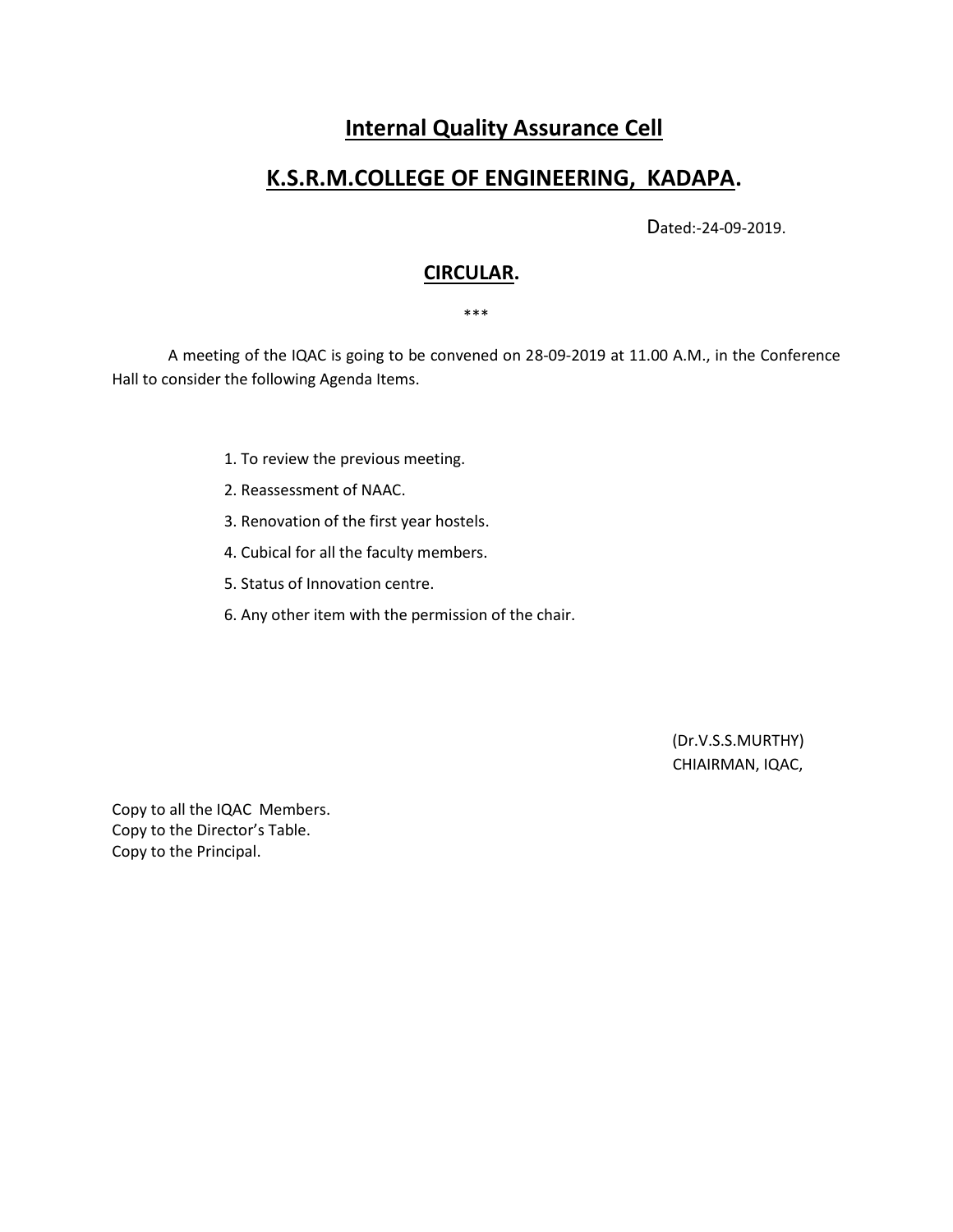### K.S.R.M.COLLEGE OF ENGINEERING: KADAPA MINUTES OF THE MEETING OF IQAC.

\*\*\* Date:- 28-09-2019.

During the course of the IQAC meeting held on 28-09-2019 at 11.00 a.m., in the Conference Hall, the following members were present:-

| 1. Dr. V.S.S. Murthy, Prof & Principal.                 | Chairperson. |
|---------------------------------------------------------|--------------|
| 2. Prof. G. Sreenivasa Reddy, Professor, CE Dept.       | Member.      |
| 3. Dr. I. Sreevani, Associate Professor, Chemistry      | Member.      |
| 4. Prof. M.V. Narayana, ECE Dept.                       | Member.      |
| 5. Dr D.Ravikanth, Professor, ME Dept.                  | Member.      |
| 6. Sri M. Bhaskar Reddy, Associate Professor, EEE Dept. | Member.      |
| 7. Dr. V. Lokeswara Reddy, Professor, CSE Dept.         | Member.      |
| 8. Sri R. Rama Krishna Reddy, Associate Prof. ME Dept   | Member.      |
| 9. Sri Sri G.M. Siddeeq                                 | Member.      |
| 10.Sri K. Sriniyasa Rao                                 | Member.      |
| 11. Smt. T. Mamatha                                     | Member.      |
| 12. Sri N. Srikumar                                     | Member.      |
| 13. Smt. B. Swetha                                      | Member.      |
| 14. Smt. K. Niveditha                                   | Member.      |
| 15. Sri S. Khadarvali                                   | Member.      |
| 16. Miss S. Jabeen                                      | Member.      |
| 17. Dr. T. Kiran Kumar                                  | Member.      |
| 18. Sri TVVSN. Murthy                                   | Member.      |
| 19. Kum. Jaswitha                                       | Member.      |
| 20. Mr. L. Hanumantha Reddy                             | Member.      |
| 21. Dr. G. Hemalatha, Prof., ECE Dept.,                 | Coordinator. |

At the outset the coordinator, IQAC welcomed Hon'ble Chairman and the members of the IQAC requested Hon'ble Chairman to initiate.

Hon'ble Chairman also welcomed all the members of the IQAC.

 During the Course of the Meeting the IQAC Committee has resolved the Agenda Items as follows.

#### **1. To review the previous meeting.**

IQAC coordinator discussed the minutes of previous IQAC meeting held on 27-04-2019.

#### **2. Reassessment of NAAC.**

It is decided to for reassessment of NAAC in the month of DEC 2019.

#### **3. Renovation of the first year hostels.**

It is resolved to obtain the estimation for innovation of first year hostels from the hostel wardens.

#### **4. Cubical for all the faculty members.**

It is decided to get the estimate from maintenance committee for cubical arrangement for all the faculty members.